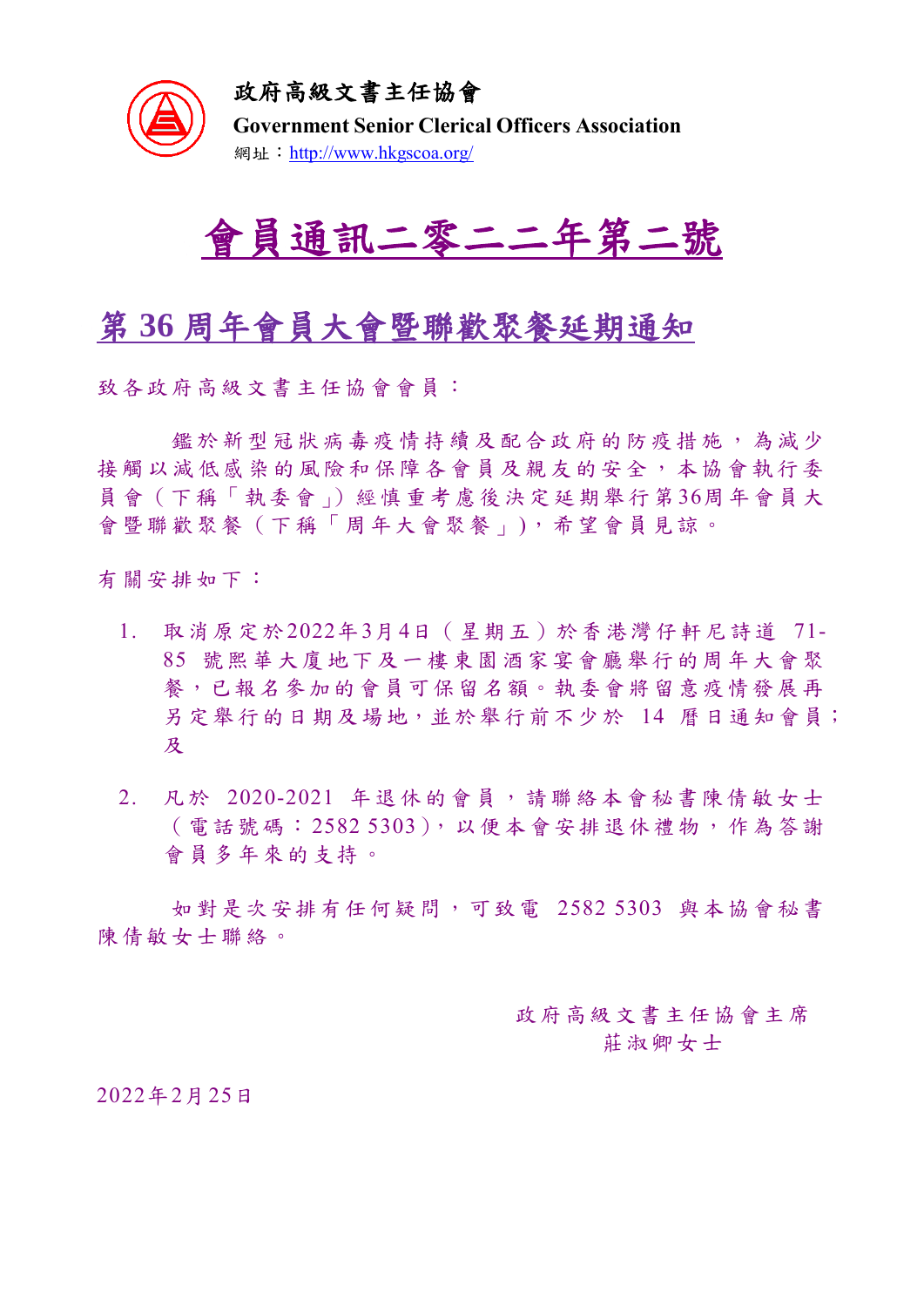## 新年度會費 **(2021-2022)**

新年度入會及續會事宜於每年七月一日開始,一次過 繳付港 幣三佰三十元便可成為永久會員 (已包括永久會員費及入會費三十 元),亦可繳付港幣六十元(包括年費三十元及入會費三十元)成為 普通會員。現申請成為本會永久會員可選擇在退休後,免費成為「退 休協會」的永久會員。入會及續會手續非常簡單,同事們只需填寫入 會表格或續會表格 (請參閱附件 I)或於本會網頁內下載,網址為 http://hkgscoa.org/join\_assn.html[, 填 妥 後 請 連 同 劃 線 支 票 抬 頭 寫 上](http://hkgscoa.org/join_assn.html，填妥後請連同劃線支票抬頭寫上) 「政府高級文書主任協會」交給所屬部門的聯絡主任或本會司庫周翠 儀女士收:

香港金鐘道 66 號金鐘政府合署

高座 37 樓 3701 室

本會懇請各部門聯絡主任協助跟進會員續會事宜。如有任何 查詢,請聯絡周女士,電話:2867 3935。

> 政府高級文書主任協會 執行委員會

2022年2月25日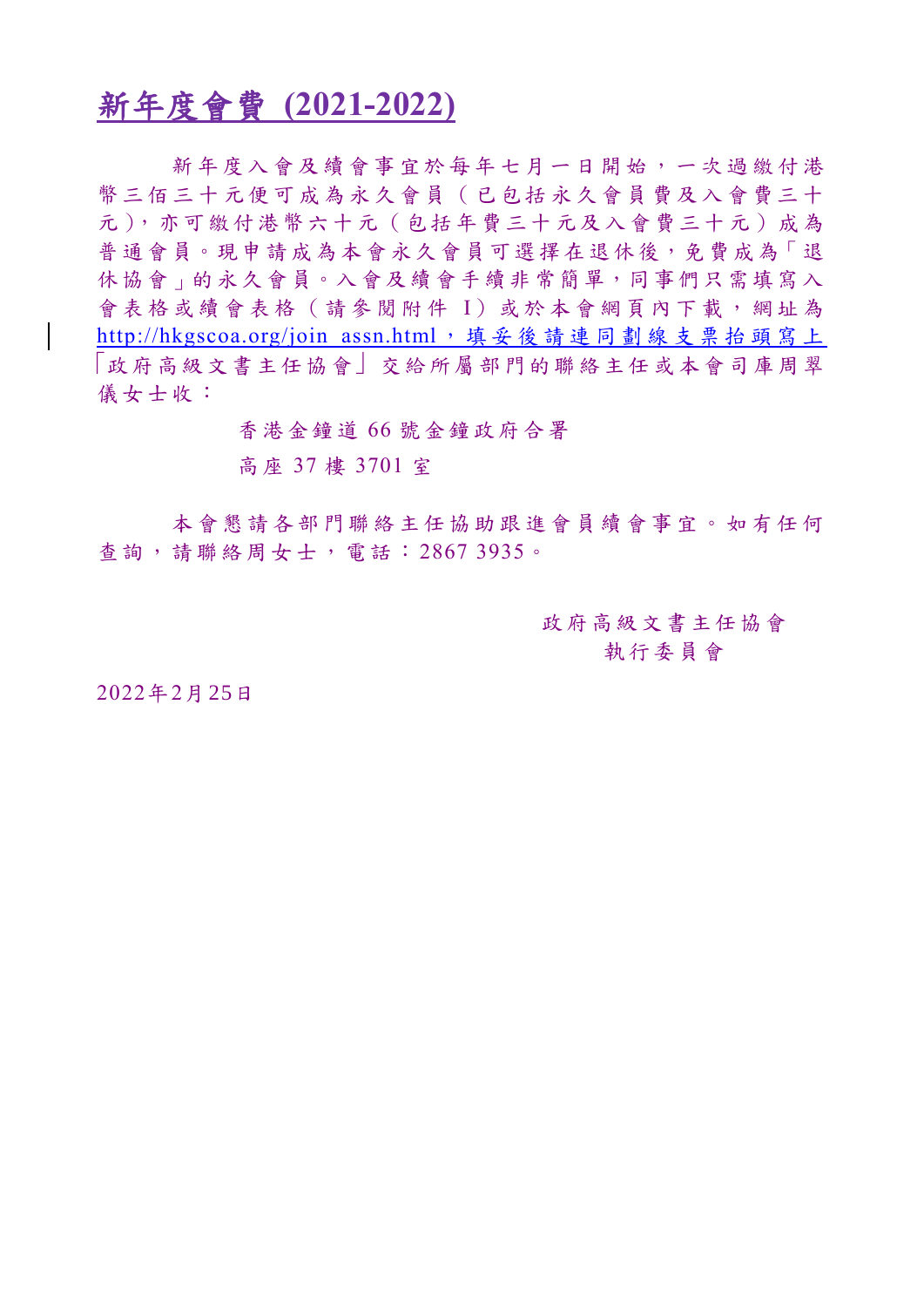To : Ms. Tweety CHOW, Treasurer, Government Senior Clerical Officers Association (GSCOA), c/o Room 3701, 37/F, High Block, Queensway Government Offices, 66 Queensway, Hong Kong.

## **APPLICATION FORM**

I am applying to become an Ordinary/a Life\* Member of GSCOA and enclose herewith a crossed cheque payable to the "Government Senior Clerical Officers Association" in the amount of \$60/330\* (being Entrance fee \$30, Annual subscription fee \$30 or Life membership fee \$300). In the event of my being admitted, I agree to become an Ordinary/a Life\* Member of the Association and to be bound by the Rules of the Association. On submission of this application, I understand that the fee is totally non-refundable.

| My personal details are :             |                |                   |
|---------------------------------------|----------------|-------------------|
| Name in English (Block Letters)       |                | $Mr.Mrs.Ms.Miss*$ |
| Name in Chinese (中文姓名)                | $\ddot{\cdot}$ |                   |
| Date of Appointment to SCO            |                |                   |
| Ordinary Membership Card No. (if any) |                |                   |
| Bureau/Department*                    |                |                   |
| Office Address                        |                |                   |
|                                       |                |                   |
| Office Telephone No.                  |                |                   |
| <b>Residential Address</b>            |                |                   |
|                                       |                |                   |
| Home Telephone No. /Mobile Phone No.* |                |                   |
| Personal E-mail Address               |                |                   |

I would like to become a member of the "Civil Servants Senior Clerical Officers Retired Members Association" upon retirement (free of charge for life member only)

- $\Box$  Yes, my expected retirement date is : I authorise the GSCOA to release my information as required for the above purpose.
- ☐ No.

*\* Please delete as inappropriate*

| Signature<br>Date       |  |  |  |  |
|-------------------------|--|--|--|--|
| (for Official Use Only) |  |  |  |  |
| Cheque No.              |  |  |  |  |
| Bank/Br. Code           |  |  |  |  |
| Membership Card No.     |  |  |  |  |
| Remarks                 |  |  |  |  |
| Date                    |  |  |  |  |

*The information provided will only be used for record and contact purposes of the Association.* 

*For update of / access to the personal data after submission of this form, please email to contact@hkgscoa.org.*